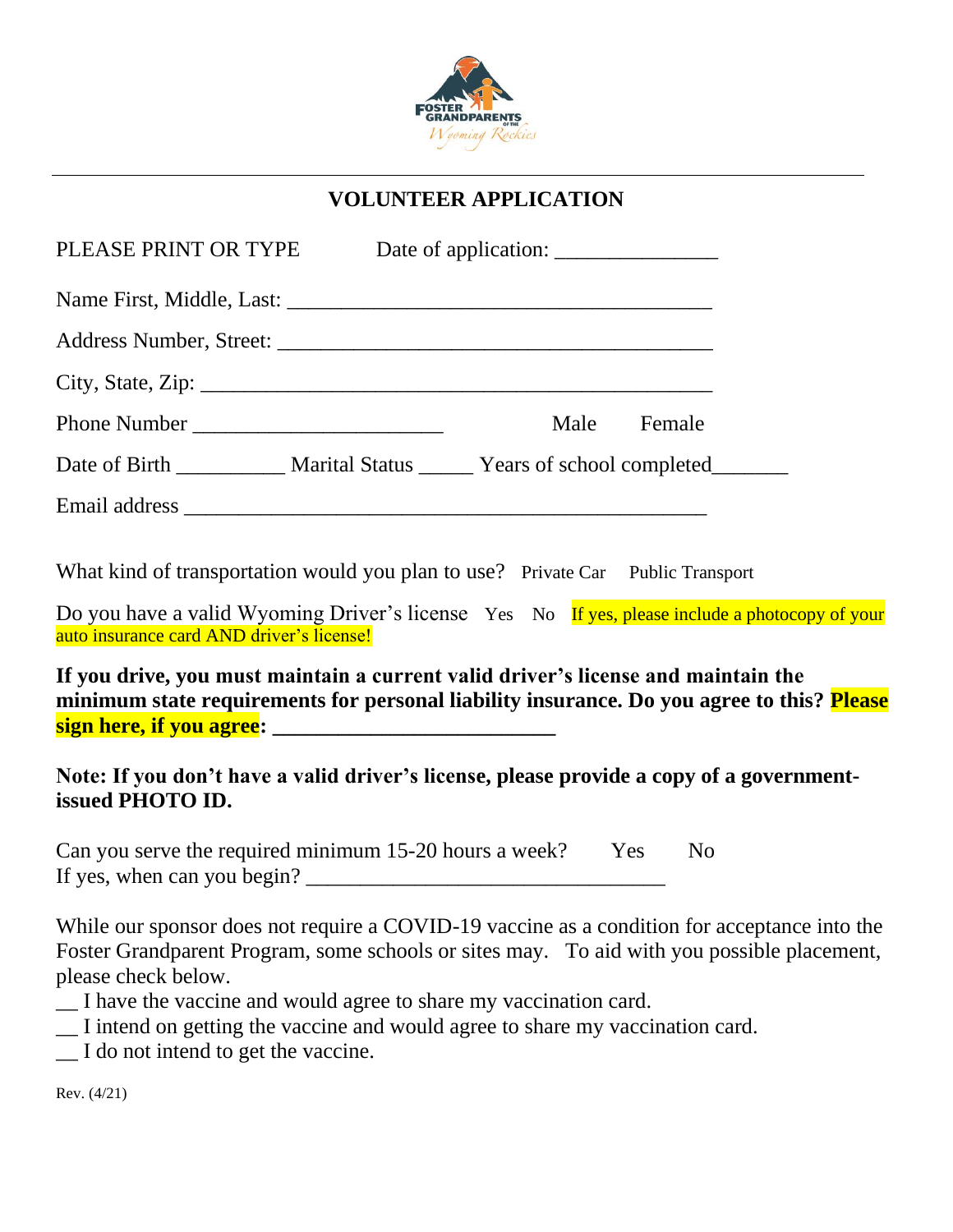The Foster Grandparent Program is required to make yearly income verification of all Foster Grandparents participating in the program. Please fill out this form as completely as possible, listing all sources of income. This information is kept confidential.

#### **NOTE: The Foster Grandparent Program stipend is non-taxable and will not affect any elderly benefits you are now receiving, and is not reported to IRS.**

PLEASE LIST SOURCES AND AMOUNTS FOR **PROJECTED MONTHLY** INCOME FOR YOURSELF AND YOUR SPOUSE.

| <b>SOCIAL SECURITY</b>        | Total number of persons*<br>in household    |
|-------------------------------|---------------------------------------------|
| <b>SSI</b>                    |                                             |
| PENSION/RETIREMENT            | *Spouse and children<br>under the age of 18 |
| STOCKS/BONDS                  | that are under your<br>guardianship.        |
| <b>ALIMONY</b>                |                                             |
| FOOD STAMPS/OTHER (EXPLAIN)\$ |                                             |
| <b>TOTAL</b>                  |                                             |

### **\*\*Do you expect to pay any out-of-pocket in medical expenses this year? No Yes**

\*\*Allowable medical expenses are health insurance premiums, health expenses, health care services, and medications provided to you/spouse and were not and will not be paid for by Medicare, Medicaid, other insurance, or by any other third party.

|  | <b>Physical Condition:</b> | Excellent | Good | Fair | Poor |
|--|----------------------------|-----------|------|------|------|
|--|----------------------------|-----------|------|------|------|

Please explain any restrictions

 $Language(s)$  spoken

Do you have any criminal convictions (other than parking violations and Juvenile offenses?) Yes No

If yes, please describe\_\_\_\_\_\_\_\_\_\_\_\_\_\_\_\_\_\_\_\_\_\_\_\_\_\_\_\_\_\_\_\_\_\_\_\_\_\_\_\_\_\_\_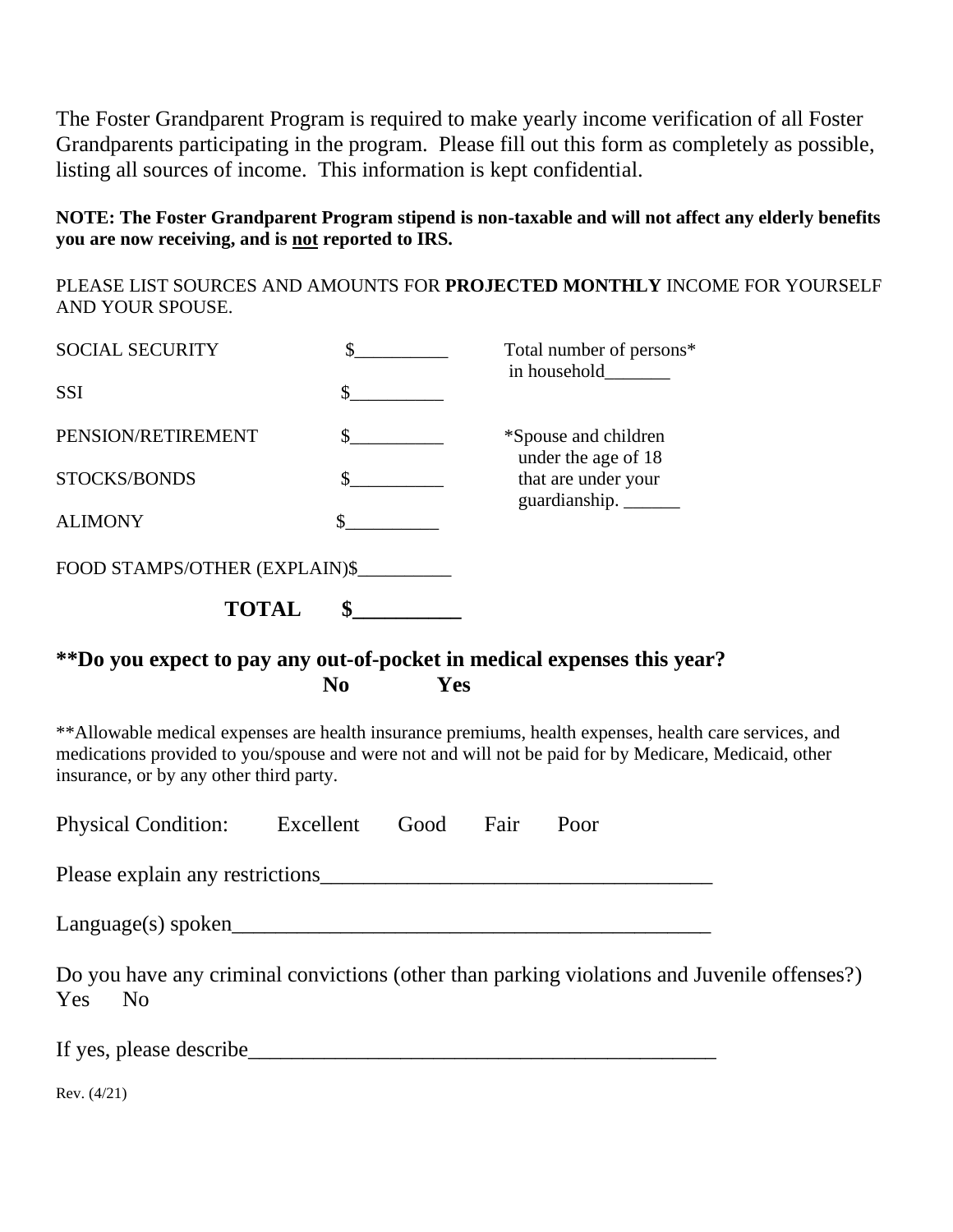**Are you a veteran? Yes No (circle one)**

**You are required to complete 2 fingerprint cards; information will be sent to you after your application is approved. Please sign/date that you agree to a full background check (FBI, State of Wyoming, and a search of the National Sex Offender Public Website) and understand that selection to the program is contingent upon results, and that if you have been convicted of murder or are a registered sex offender, you are ineligible to work or serve in this position. \_\_\_\_\_\_\_\_\_\_\_\_\_\_\_\_\_\_\_\_\_\_\_\_\_\_\_\_\_\_\_\_\_\_\_Date: \_\_\_\_\_\_\_\_\_\_\_\_\_\_\_\_**

 $\overline{a_1}$  ,  $\overline{a_2}$  ,  $\overline{a_3}$  ,  $\overline{a_4}$  ,  $\overline{a_5}$  ,  $\overline{a_6}$  ,  $\overline{a_7}$  ,  $\overline{a_8}$  ,  $\overline{a_9}$  ,  $\overline{a_9}$  ,  $\overline{a_9}$  ,  $\overline{a_9}$  ,  $\overline{a_9}$  ,  $\overline{a_9}$  ,  $\overline{a_9}$  ,  $\overline{a_9}$  ,  $\overline{a_9}$  , \_\_\_\_\_\_\_\_\_\_\_\_\_\_\_\_\_\_\_\_\_\_\_\_\_\_\_\_\_\_\_\_\_\_\_\_\_\_\_\_\_\_\_\_\_\_\_\_\_\_\_\_\_\_\_\_\_\_\_\_\_

**You are required to participate in training throughout the year. Please initial that you will comply\_\_\_\_\_\_\_.**

Please list three character references who are **not relatives. You may use only one current Foster Grandparent as a reference:**

| 1. Name<br><u> 1980 - John Stein, Amerikaansk politik fan de Amerikaansk kommunister (</u> |                                                                   |
|--------------------------------------------------------------------------------------------|-------------------------------------------------------------------|
|                                                                                            |                                                                   |
|                                                                                            |                                                                   |
| 2. Name                                                                                    | <b>Daytime Phone</b><br><u> 1980 - Jan Barnett, mars et al. (</u> |
|                                                                                            |                                                                   |
|                                                                                            |                                                                   |
| 3. Name                                                                                    | <b>Daytime Phone</b>                                              |

#### **Applicant's Statement**

I certify that all answers given herein are true and complete to the best of my knowledge. I authorize investigation of all statements contained in this application as may be necessary in arriving at a decision.

This application shall be considered active for a period of time not to exceed 45 days. Any applicant wishing to be considered beyond this time period should inquire as to whether or not applications are still being accepted. The applicant understands that neither this document nor any other offer constitutes a contract unless a specific document to that effect is executed in writing.

I understand that false or misleading information given in my application or interview(s) may result in discharge. I understand, also, that I am required to abide by all rules and regulations of the Foster Grandparent Program.

\_\_\_\_\_\_\_\_\_\_\_\_\_\_\_\_\_\_\_\_\_\_\_\_\_\_\_\_\_\_\_\_\_\_\_\_\_\_\_\_\_\_\_\_\_\_\_\_\_\_\_\_\_\_\_\_\_\_\_\_\_\_\_\_\_\_\_\_\_\_\_\_\_

Signature of Applicant DATE (OVER)